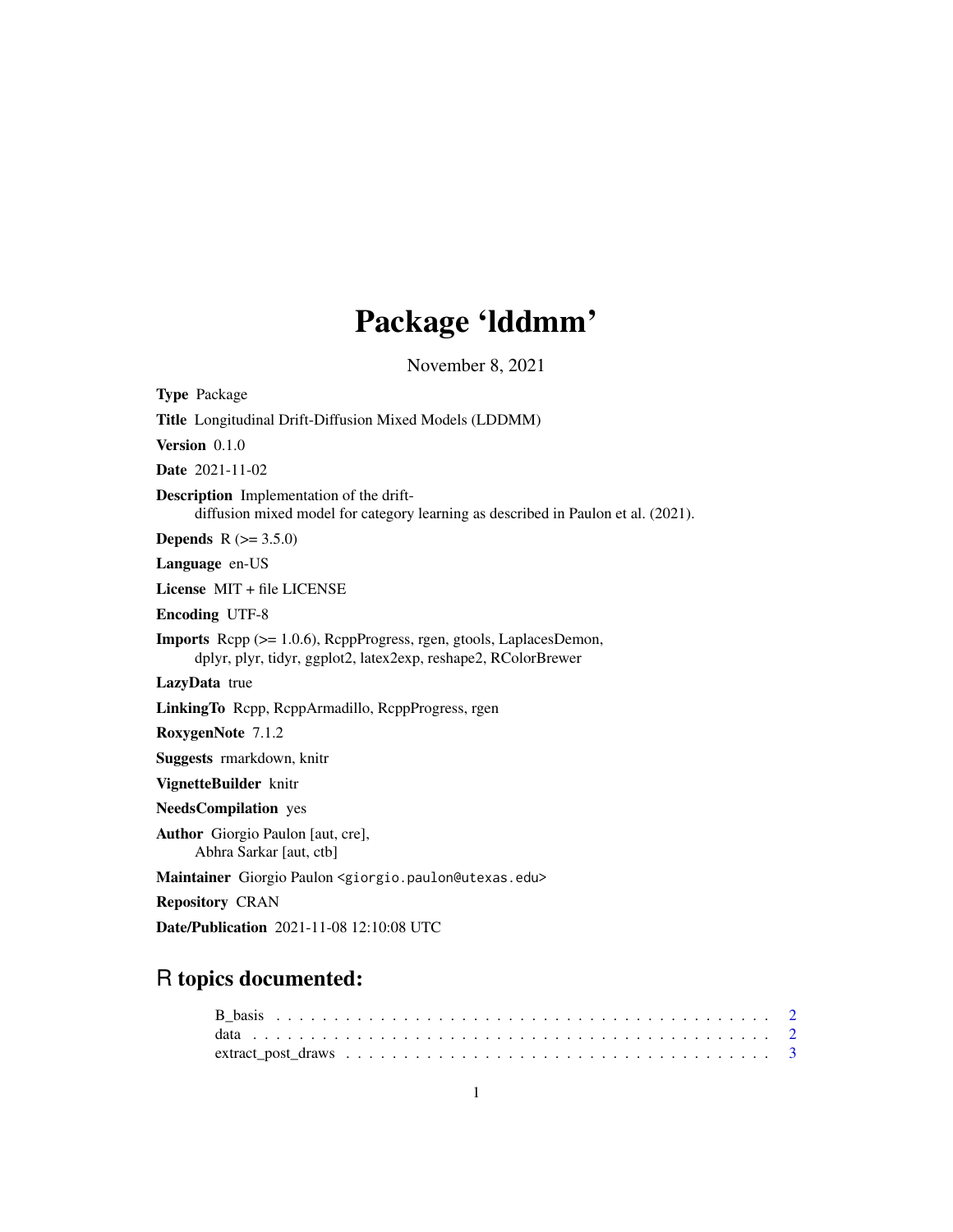<span id="page-1-0"></span>

|       | LDDMM $\ldots \ldots \ldots \ldots \ldots \ldots \ldots \ldots \ldots \ldots \ldots \ldots \ldots$ |  |
|-------|----------------------------------------------------------------------------------------------------|--|
|       |                                                                                                    |  |
|       |                                                                                                    |  |
|       |                                                                                                    |  |
|       |                                                                                                    |  |
|       |                                                                                                    |  |
|       |                                                                                                    |  |
| Index |                                                                                                    |  |

B\_basis *Spline Basis Functions*

#### Description

Construct the J basis functions for the splines evaluated on a grid.

#### Usage

B\_basis(xgrid, knots)

#### Arguments

| xgrid | grid where we want to evaluate the spline functions (vector of length n) |
|-------|--------------------------------------------------------------------------|
| knots | vector of knots for the splines (vector of length K)                     |

#### Value

n x (K+1) - matrix representing the value of each basis function evaluated on xgrid

| data | Example dataset |
|------|-----------------|
|      |                 |

#### Description

A toy dataset in the correct format for the LDDMM function call. This dataset has two possible response categories.

#### Usage

data

#### Format

A data frame with 24,254 rows and 6 columns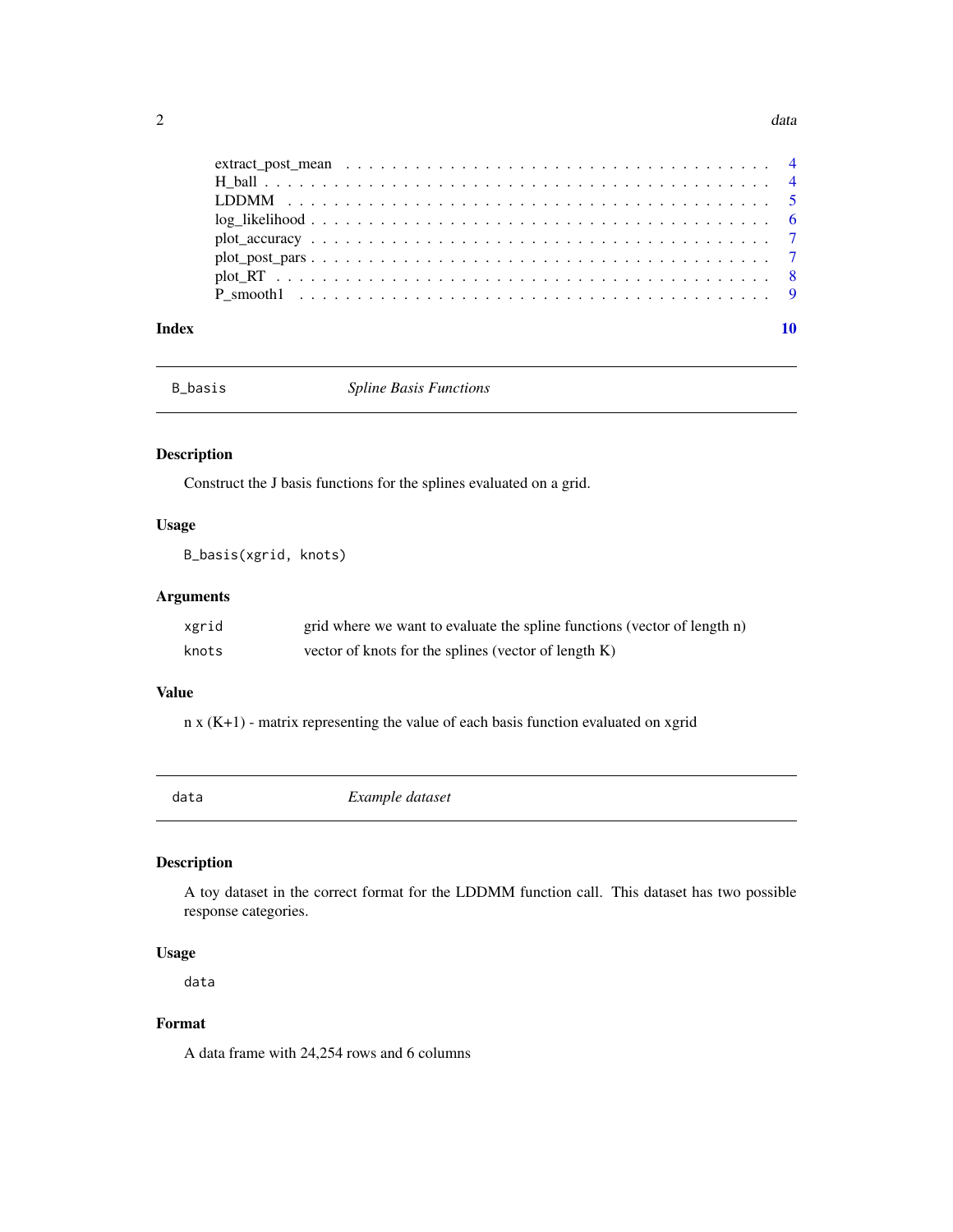#### <span id="page-2-0"></span>Details

- subject: vector of size n containing the participant labels
- block: vector of size n containing the training blocks (longitudinal units)
- s: vector of size n containing the stimuli
- d: vector of size n containing the decisions
- r\_time: vector of size n containing the response times
- cens: vector of size n containing the censoring indicators (1 censored, 0 non censored)

extract\_post\_draws *Parameter posterior draws*

#### Description

Function to extract the posterior draws of the parameters of interest from a lddmm fit object.

#### Usage

```
extract_post_draws(data, fit, par = c("drift", "boundary"))
```
#### Arguments

| data | dataframe with the following columns:                                                        |
|------|----------------------------------------------------------------------------------------------|
|      | • subject: vector of size n containing the participant labels                                |
|      | • block: vector of size n containing the training blocks (longitudinal units)                |
|      | • s: vector of size n containing the stimuli                                                 |
|      | • d: vector of size n containing the decisions                                               |
|      | • r_time: vector of size n containing the response times                                     |
|      | • cens: vector of size n containing the censoring indicators (1 censored, 0<br>non censored) |
| fit  | fit from the Iddmm function                                                                  |
| par  | parameter to output ('drift', or 'boundary')                                                 |

#### Value

Matrix with the following columns:

- subject: participant labels
- block: training blocks
- draw: iteration of the MCMC estimates
- par\_s\_d, ...: posterior draws for the requested parameters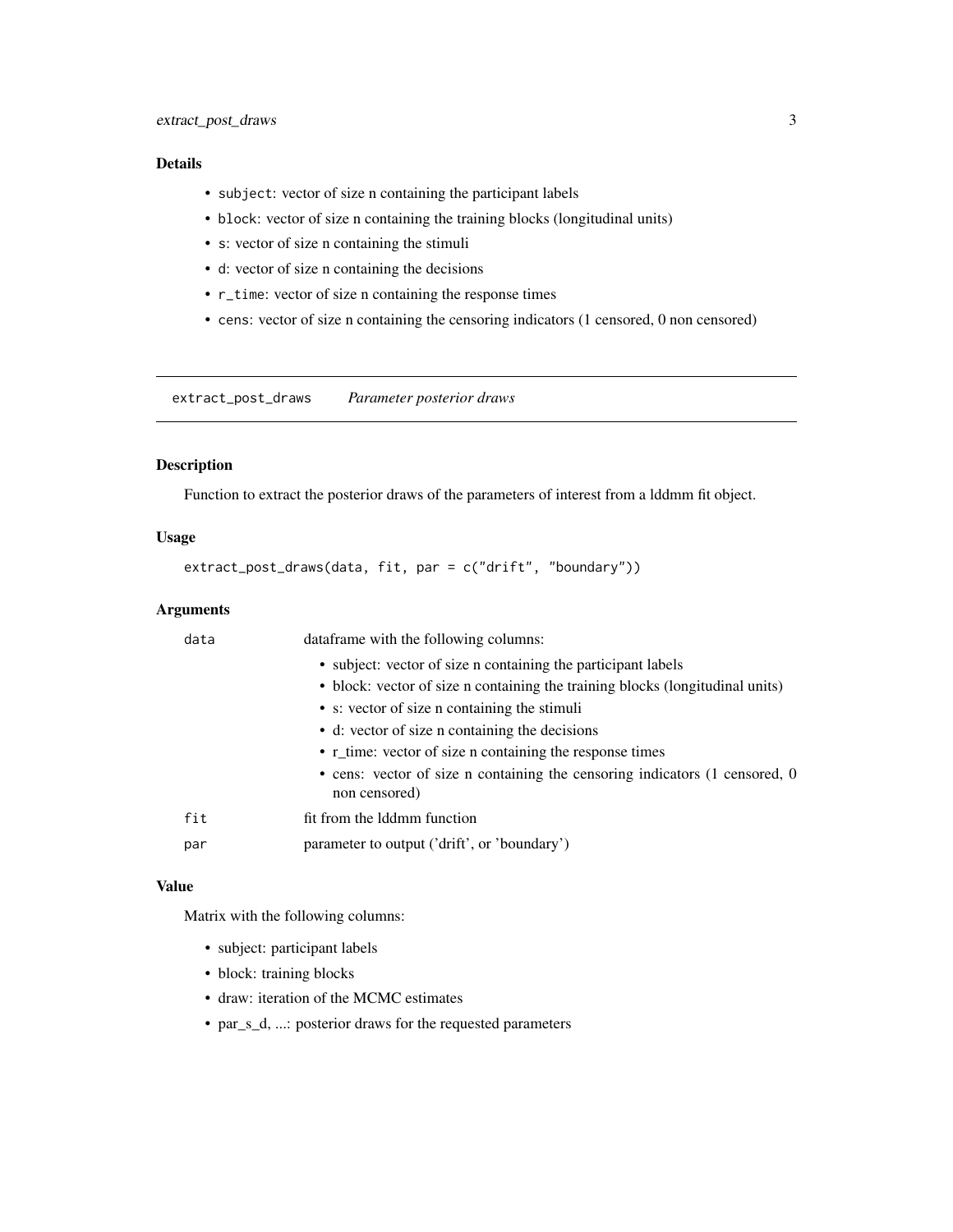<span id="page-3-0"></span>extract\_post\_mean *Parameter posterior means*

#### Description

Function to extract the posterior means of the parameters of interest from a lddmm fit object.

#### Usage

```
extract_post_mean(data, fit, par = c("drift", "boundary"))
```
#### Arguments

| data | dataframe with the following columns:                                                        |
|------|----------------------------------------------------------------------------------------------|
|      | • subject: vector of size n containing the participant labels                                |
|      | • block: vector of size n containing the training blocks (longitudinal units)                |
|      | • s: vector of size n containing the stimuli                                                 |
|      | • d: vector of size n containing the decisions                                               |
|      | • r_time: vector of size n containing the response times                                     |
|      | • cens: vector of size n containing the censoring indicators (1 censored, 0<br>non censored) |
| fit  | fit from the Iddmm function                                                                  |
| par  | parameter to output ('drift', or 'boundary')                                                 |
|      |                                                                                              |

#### Value

Matrix with the following columns:

- subject: participant labels
- block: training blocks
- par\_s\_d, ...: posterior means for the requested parameters

| H_ball<br>Hamming Ball |  |
|------------------------|--|
|------------------------|--|

#### Description

Computes the Hamming Ball centered at x with radius r.

#### Usage

 $H_ball(x, S, r)$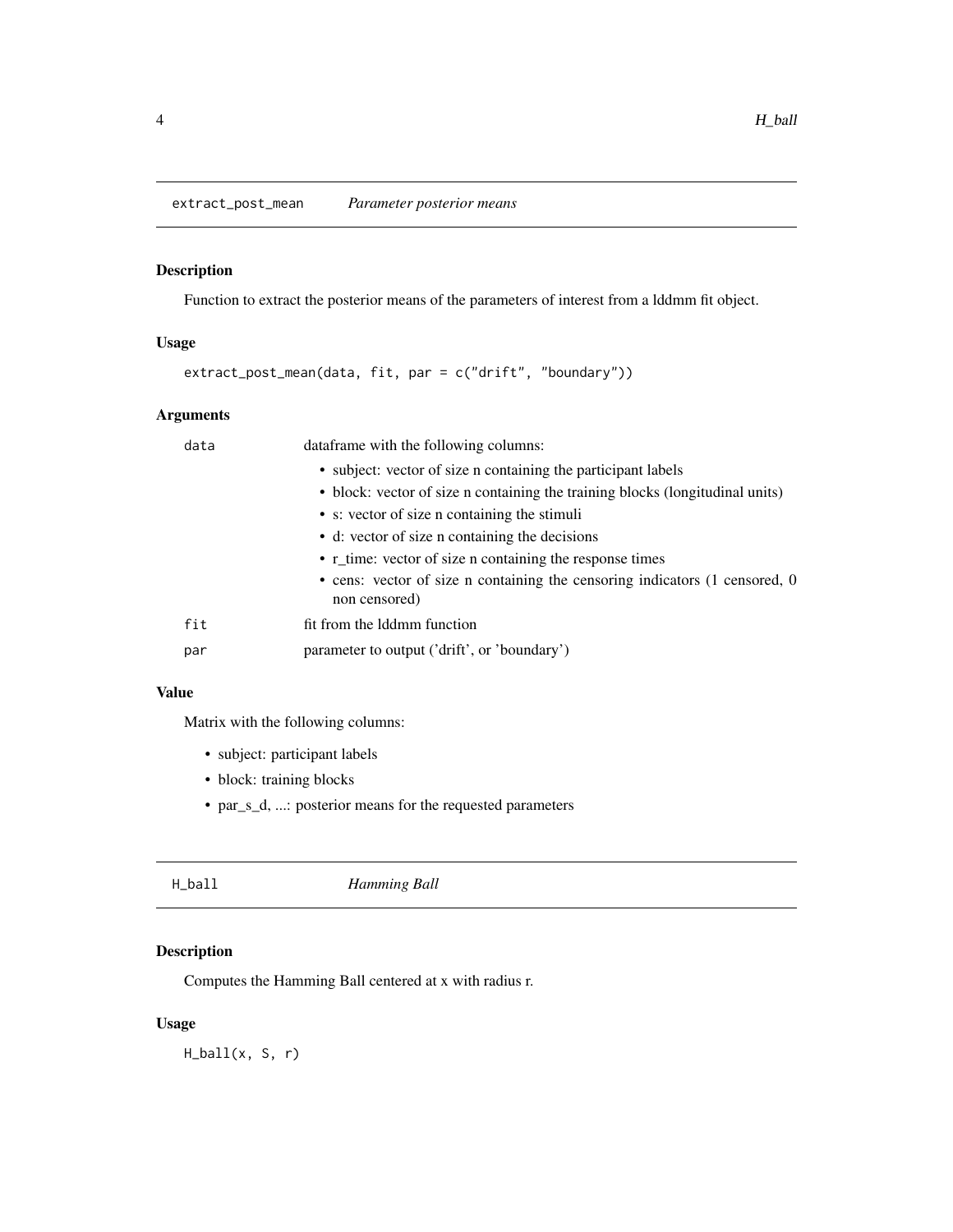#### <span id="page-4-0"></span> $LDDMM$  5

#### Arguments

| X  | center of the Hamming Ball |
|----|----------------------------|
| -S | number of states           |
|    | radius of the Hamming Ball |

#### Value

Hamming Ball

LDDMM *Drift Diffusion Model Fit*

### Description

Main function for the Gibbs sampler for the drift-diffusion model.

#### Usage

```
LDDMM(
data,
hypers,
fix_boundary = FALSE,
Niter = 5000,
burnin = 2000,
thin = 5\mathcal{L}
```
#### Arguments

| data         | dataframe with the following columns:                                                                                                                      |
|--------------|------------------------------------------------------------------------------------------------------------------------------------------------------------|
|              | • subject: vector of size n containing the participant labels                                                                                              |
|              | • block: vector of size n containing the training blocks (longitudinal units)                                                                              |
|              | • s: vector of size n containing the stimuli                                                                                                               |
|              | • d: vector of size n containing the decisions                                                                                                             |
|              | • r_time: vector of size n containing the response times                                                                                                   |
|              | • cens: vector of size n containing the censoring indicators (1 censored, 0<br>non censored)                                                               |
| hypers       | hyperparameters of the MCMC: list containing "s_sigma_mu" and "s_sigma_b",<br>which are the smoothness parameters for drifts and boundaries, respectively) |
| fix_boundary | whether to fix the boundary parameters to a single scalar or not                                                                                           |
| Niter        | total number of iterations                                                                                                                                 |
| burnin       | burnin of the chain                                                                                                                                        |
| thin         | thinning factor                                                                                                                                            |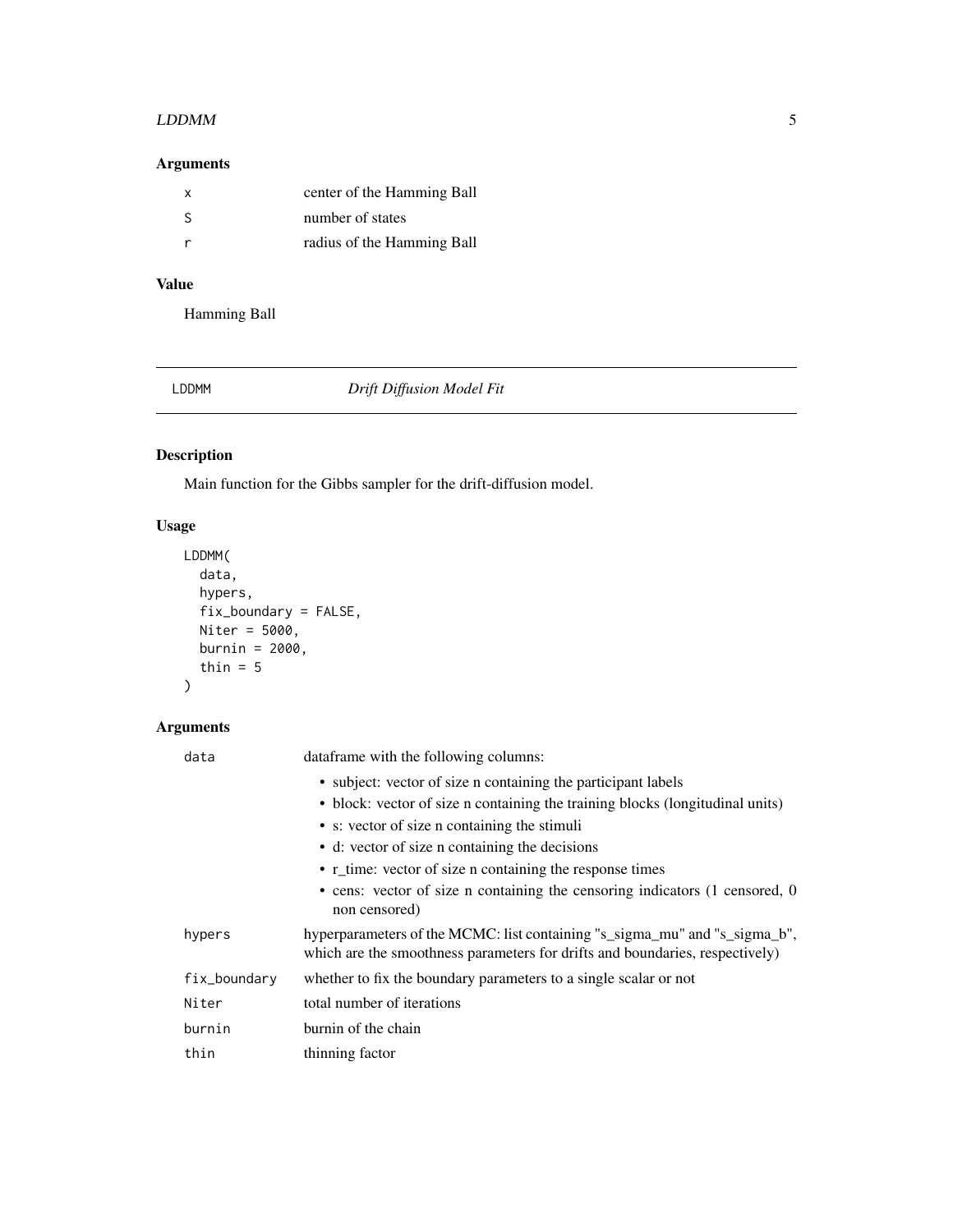<span id="page-5-0"></span>List with the following MCMC posterior samples:

- post mean delta: posterior samples for the population offset parameters
- post mean mu: posterior samples for the population drift parameters
- post\_mean\_b: posterior samples for the population boundary parameters
- post\_ind\_delta: posterior samples for the individual offset parameters
- post\_ind\_mu: posterior samples for the individual drift parameters
- post\_ind\_b: posterior samples for the individual boundary parameters
- sigma2\_mu\_us: posterior samples for the random effects drift smoothness parameters
- sigma2\_mu\_ua: posterior samples for the random effects drift variance parameters
- sigma2<sub>\_b\_us:</sub> posterior samples for the random effects boundary smoothness parameters
- sigma2\_b\_ua: posterior samples for the random effects boundary variance parameters
- sigma2\_1\_mu: posterior samples for the drift smoothness parameters
- sigma2\_1\_b: posterior samples for the boundary smoothness parameters
- pred\_ans: predicted population-level categories
- pred\_time: predicted population-level response times
- pred ans ind: predicted individual-level categories
- pred\_time\_ind: predicted individual-level response times

log\_likelihood *Log-likelihood computation*

#### **Description**

Compute the log-likelihood for the drift-diffusion model, including the censored data contribution.

#### Usage

```
log_likelihood(tau, mu, b, delta, cens, D, log)
```
#### Arguments

| tau   | vector of size n containing the response times                                                                                          |
|-------|-----------------------------------------------------------------------------------------------------------------------------------------|
| mu    | matrix of size $(n \times d)$ containing the drift parameters corresponding to the n<br>response times for each possible d1 decision    |
| b     | matrix of size $(n \times d)$ containing the boundary parameters corresponding to the<br>n response times for each possible d1 decision |
| delta | vector of size n containing the offset parameters corresponding to the n response<br>times                                              |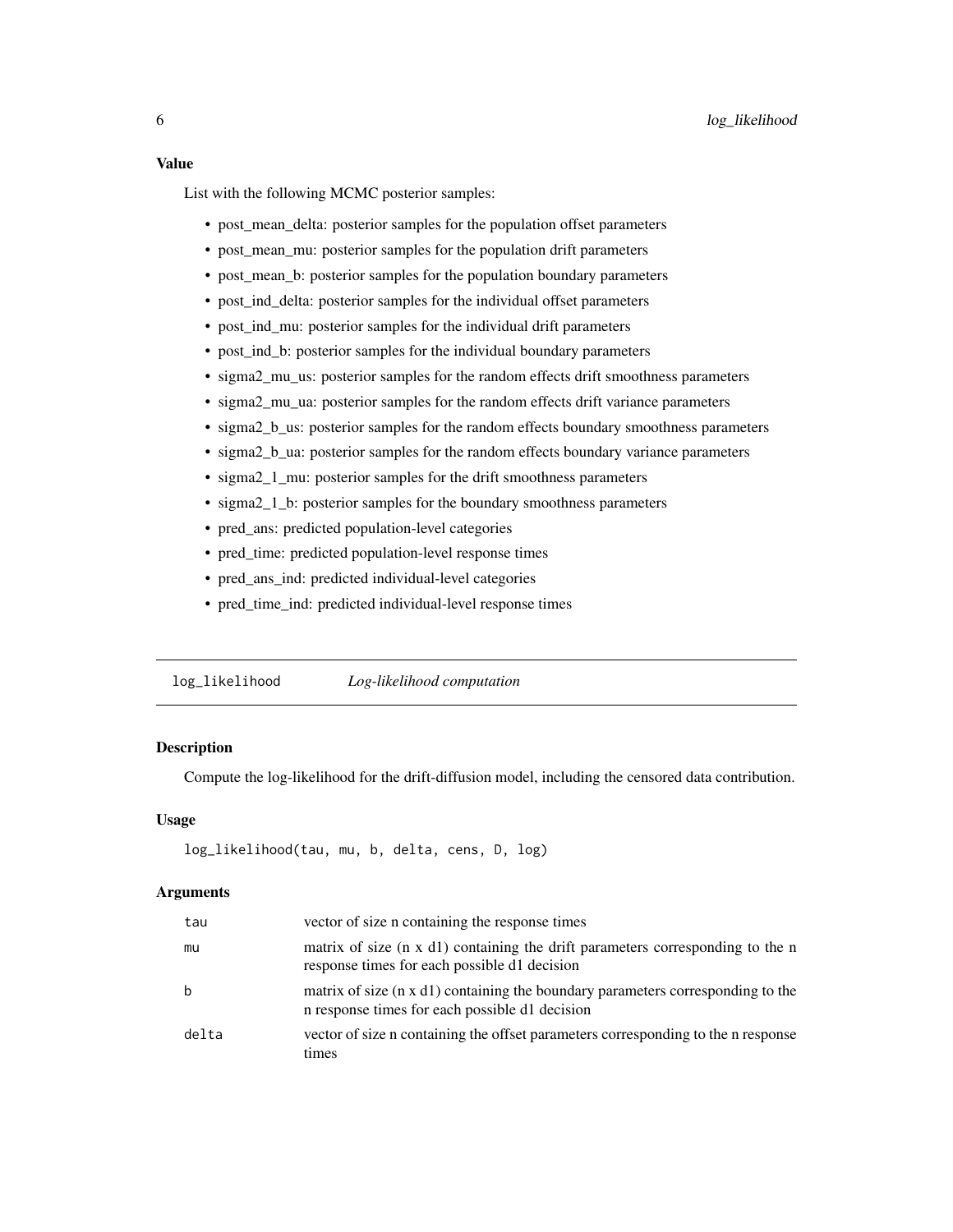#### <span id="page-6-0"></span>plot\_accuracy 7

| cens | vector of size n containing censoring indicators (1 censored, 0 not censored)<br>corresponding to the n response times            |
|------|-----------------------------------------------------------------------------------------------------------------------------------|
|      | $(n \times 2)$ matrix whose first column has the n input stimuli, and whose second<br>column has the <i>n</i> decision categories |
| log  | should the results be returned on the log scale?                                                                                  |

plot\_accuracy *Descriptive plots*

#### Description

Plot the accuracy of the raw data.

#### Usage

plot\_accuracy(data)

#### Arguments

data dataframe with the following columns: • subject: vector of size n containing the participant labels • block: vector of size n containing the training blocks (longitudinal units) • s: vector of size n containing the stimuli • d: vector of size n containing the decisions • r\_time: vector of size n containing the response times • cens: vector of size n containing the censoring indicators (1 censored, 0 non censored)

#### Value

Individual and population level raw accuracies

plot\_post\_pars *Plot posterior estimates*

#### Description

Function to plot the posterior mean and credible intervals of the parameters of interest from a lddmm fit object.

#### Usage

```
plot_post_pars(data, fit, par = c("drift", "boundary"))
```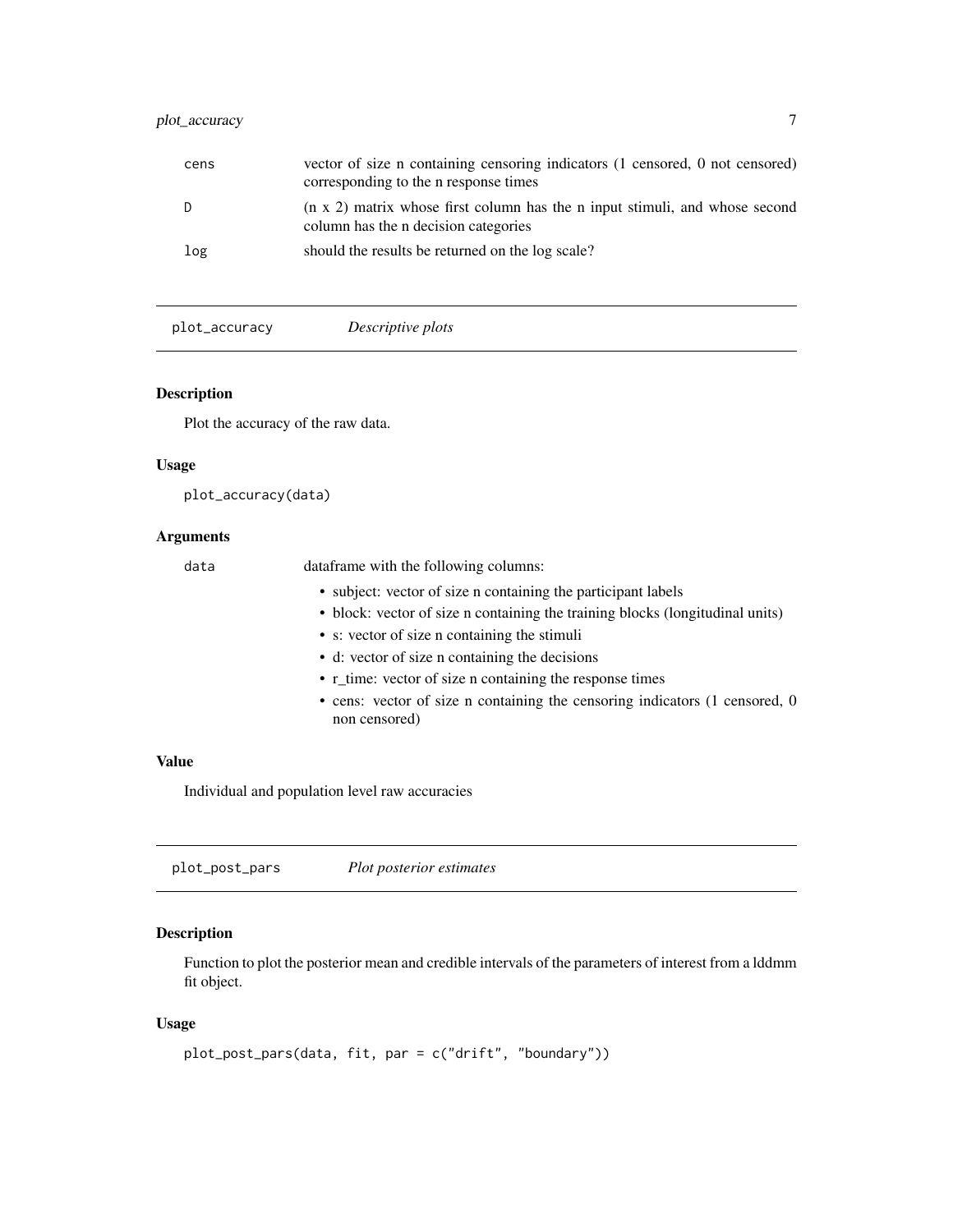#### <span id="page-7-0"></span>Arguments

| data | data frame with the following columns:                                                       |
|------|----------------------------------------------------------------------------------------------|
|      | • subject: vector of size n containing the participant labels                                |
|      | • block: vector of size n containing the training blocks (longitudinal units)                |
|      | • s: vector of size n containing the stimuli                                                 |
|      | • d: vector of size n containing the decisions                                               |
|      | • r_time: vector of size n containing the response times                                     |
|      | • cens: vector of size n containing the censoring indicators (1 censored, 0<br>non censored) |
| fit  | fit from the Iddmm function                                                                  |
| par  | parameter to output ('drift', or 'boundary')                                                 |
|      |                                                                                              |

#### Value

Posterior mean and 95% CI

|  | plot_RT | Descriptive plots |  |
|--|---------|-------------------|--|
|--|---------|-------------------|--|

#### Description

Plot the mean response times of the raw data.

#### Usage

plot\_RT(data)

#### Arguments

data dataframe with the following columns:

- subject: vector of size n containing the participant labels
- block: vector of size n containing the training blocks (longitudinal units)
- s: vector of size n containing the stimuli
- d: vector of size n containing the decisions
- r\_time: vector of size n containing the response times
- cens: vector of size n containing the censoring indicators (1 censored, 0 non censored)

#### Value

Population level raw response times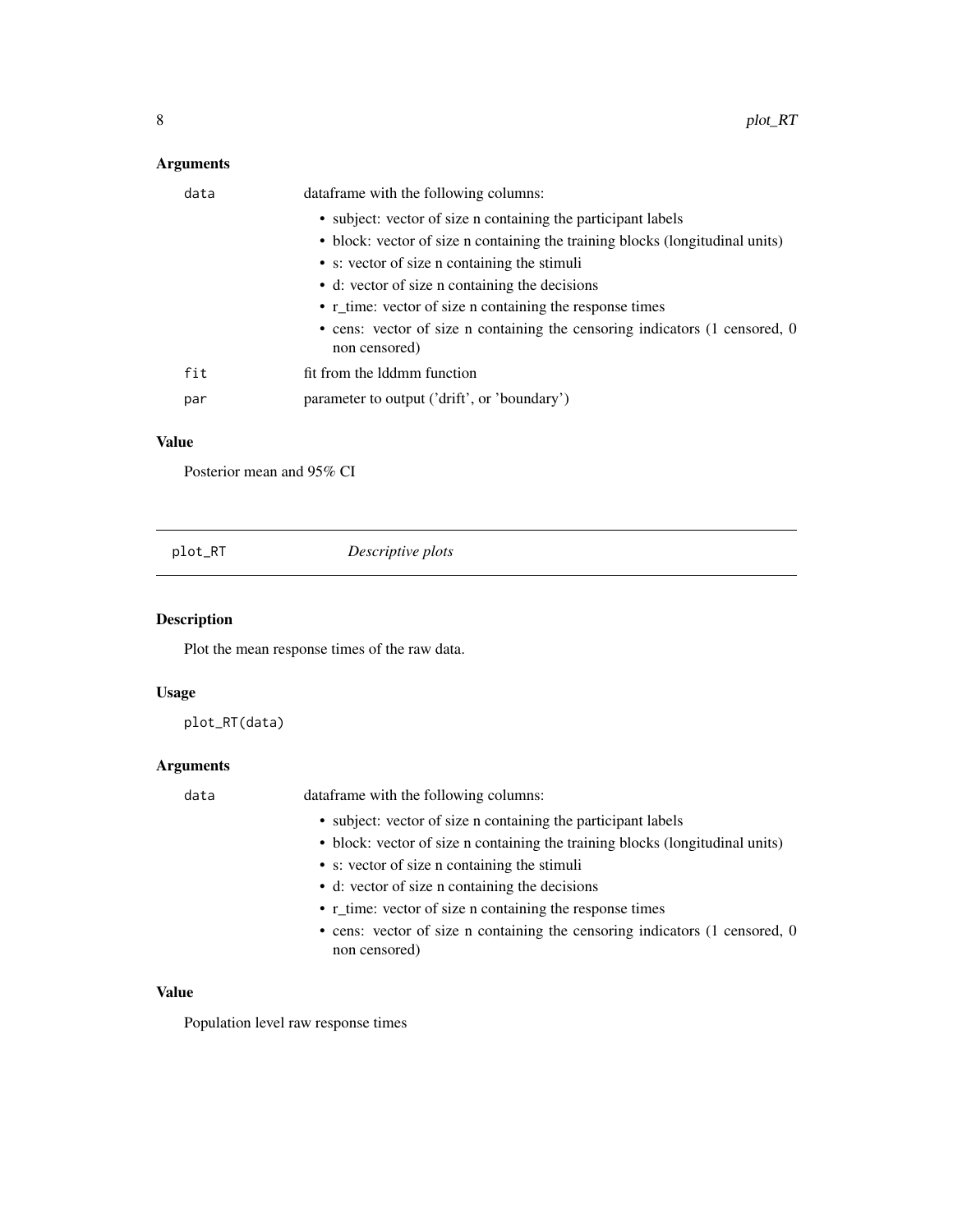<span id="page-8-0"></span>

#### Description

Construct the covariance matrix P of the smoothness inducing prior for the spline coefficients

#### Usage

P\_smooth1(K)

#### Arguments

K Number of spline knots

#### Value

Covariance of the smoothness inducing prior (penalizing first differences in the spline coefficients)